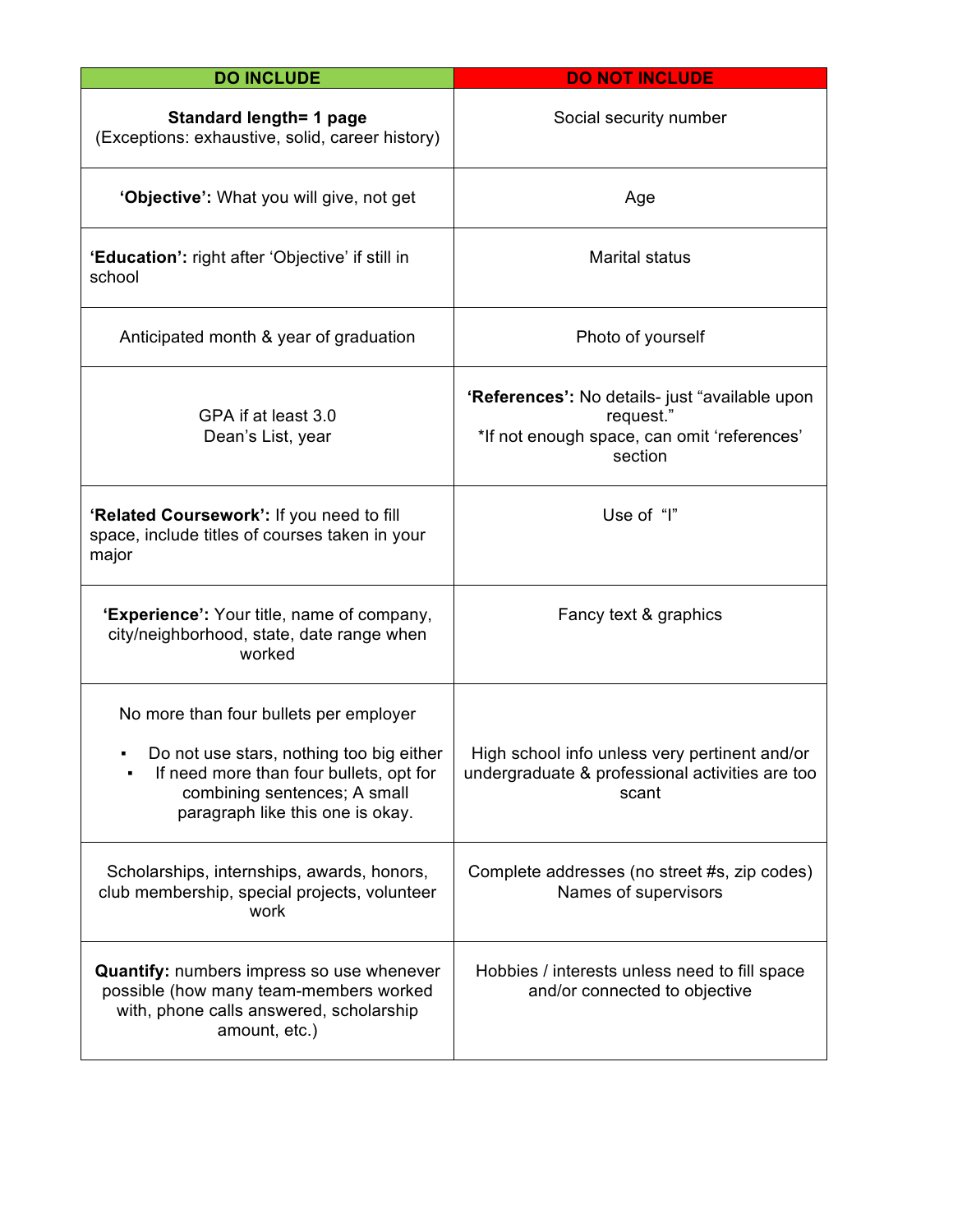**LURING WITH BAIT: THE RESUME, (AND COVER LETTER), SHOULD GIVE JUST ENOUGH INFO TO MAKE A RECRUITER WANT TO GRANT YOU AN INTERVIEW- THEN THAT'S WHERE YOU HOOK THE FISH!**

SUGGESTIONS FOR WORDING 'OBJECTIVE' & DUTIES IN 'EXPERIENCE'

## **SECTION**

### OBJECTIVE

- **To contribute my professional experience and academic training to assist your organization reach its goals.**
- **To contribute my professional experience as well as my academic preparation to assist a business reach and maintain its optimum goals.**
- To obtain a position in the business industry with responsibilities that will enable me to effectively utilize my education, communication, managerial, training and leadership skills.
- To secure a Bookkeeper / Office Manager position where my office experience, my training, and my solid commitment to customer service can add to the value of your organization.
- An ambitious and self-confident undergraduate pursuing a challenging management or customer service position, where your organization can fully benefit from my skills, experience, and training.
- To seize opportunities for your company's growth by utilizing my skills, my academic training, and my initiative, in a challenging and rewarding position.
- To secure a teaching position where my skills, training, and personality will create a positive learning environment for students.
- Seeking challenging career opportunity which will allow me to utilize my academic background and professional experience, as well as my excellent interpersonal skills, to further your organization's success.
- To obtain a position within your company, where my experience, academic training, and my dedication, can be utilized to enhance your organization.
- Seeking employment as a reliable and diligent office assistant, with extensive experience and solid organizational skills, to work in a dynamic office environment.
- Currently looking to secure a banking position where my initiative, team-work and devotion can be utilized to increasing profits for the organization.
- A position which allows me to apply my technical computer experience to help achieve strategic company goals.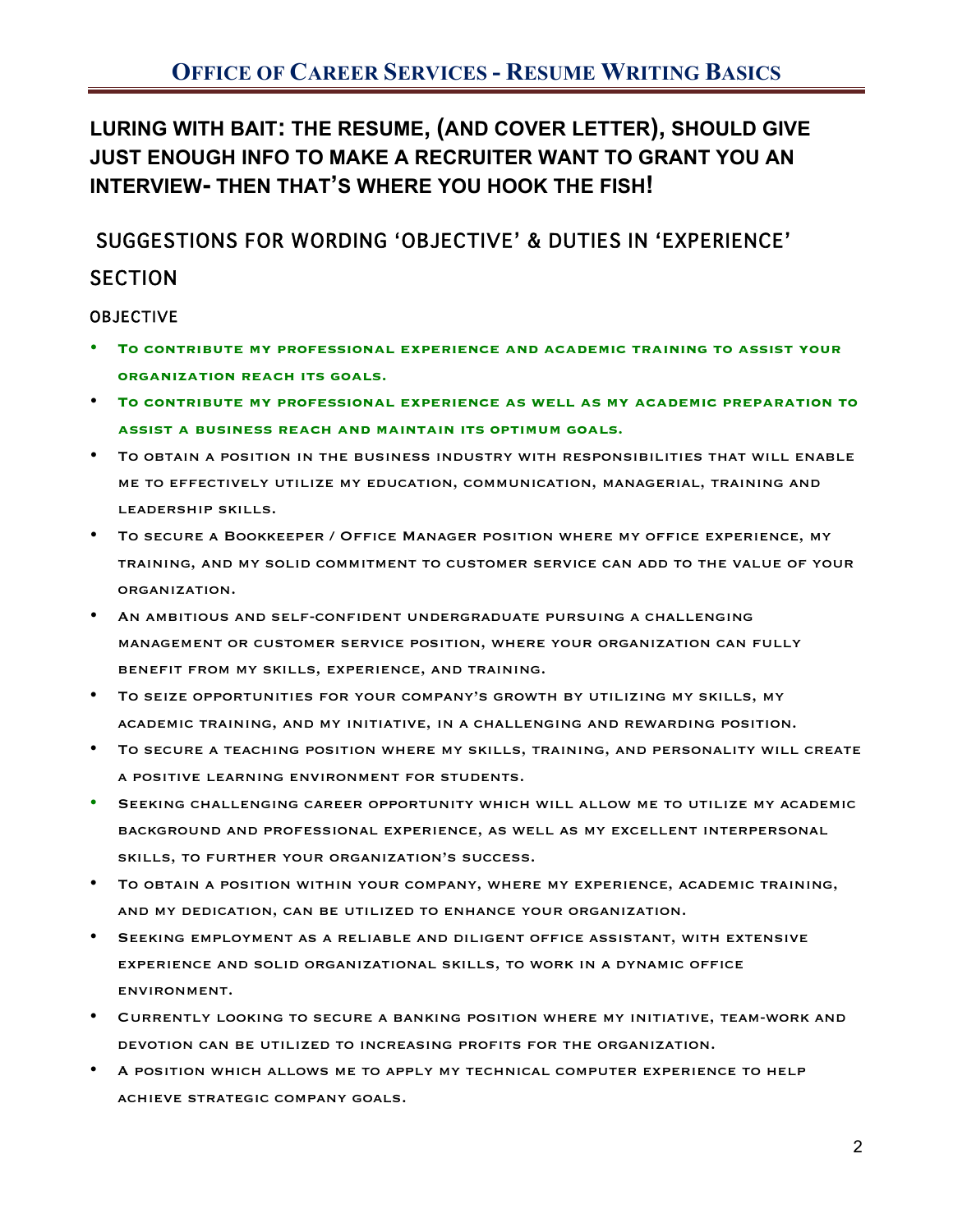# **OFFICE OF CAREER SERVICES - RESUME WRITING BASICS**

- An intelligent individual with excellent listening skills with the ability to quickly demonstrate knowledge, take initiative and is responsible.
- To contribute my positive work characteristics of dependability and team work, as well as my experience and academic achievement, to assist your organization reach its best levels.
- To obtain a position in an organization where my competence, versatility, and personal skills add value to the organization and its services.
- To obtain a position where my proven technical skills, my solid knowledge of the accounting field, and my strong work ethic contribute to the growth of your organization.
- Currently pursuing a challenging position where my educational and professional training and demonstrate my potential to broaden your organization.
- TO ASSIST YOUR ORGANIZATION IN REACHING ITS GOALS BY MAKING THE MOST OF MY....

#### **TUTOR / CAREGIVER**

- Delivered individual tutoring plans upon review of students' academic needs.
- Researched and recommended learning materials, textbooks, software and equipment to facilitate tutoring.
- Designed and prepared specific handout, study and related course materials.
- Participated in and successfully completed tutor training sessions.
- Assist students in toileting
- Monitored and oversaw the safety of students under my care; Prepared schedule, organized and participated in recreational activities.
- Ensured completion of scheduled tasks; Assisted with academic work
- Assisted head teacher in preparation and implementation of curriculum; Carried out classroom management strategies
- Addressed academic needs by providing one-on-one and group tutoring
- SCHEDULED ALL MEDICAL APPOINTMENTS; ADVOCATED ON BEHALF OF CLIENT
- Administered medications, prepared meals, and ensured safety of patient.
- Assisted patient with daily hygiene needs; Provided emotional well-being via recreational activities.
- Exercised behavior management strategies to maintain group order.
- escorted children throughout their daily routine.
- Ensured campers' safety by monitoring activities and enforcing rules.

#### **PROBLEM SOLVING**

• Troubleshooting to settle issues and following through to ensure resolution.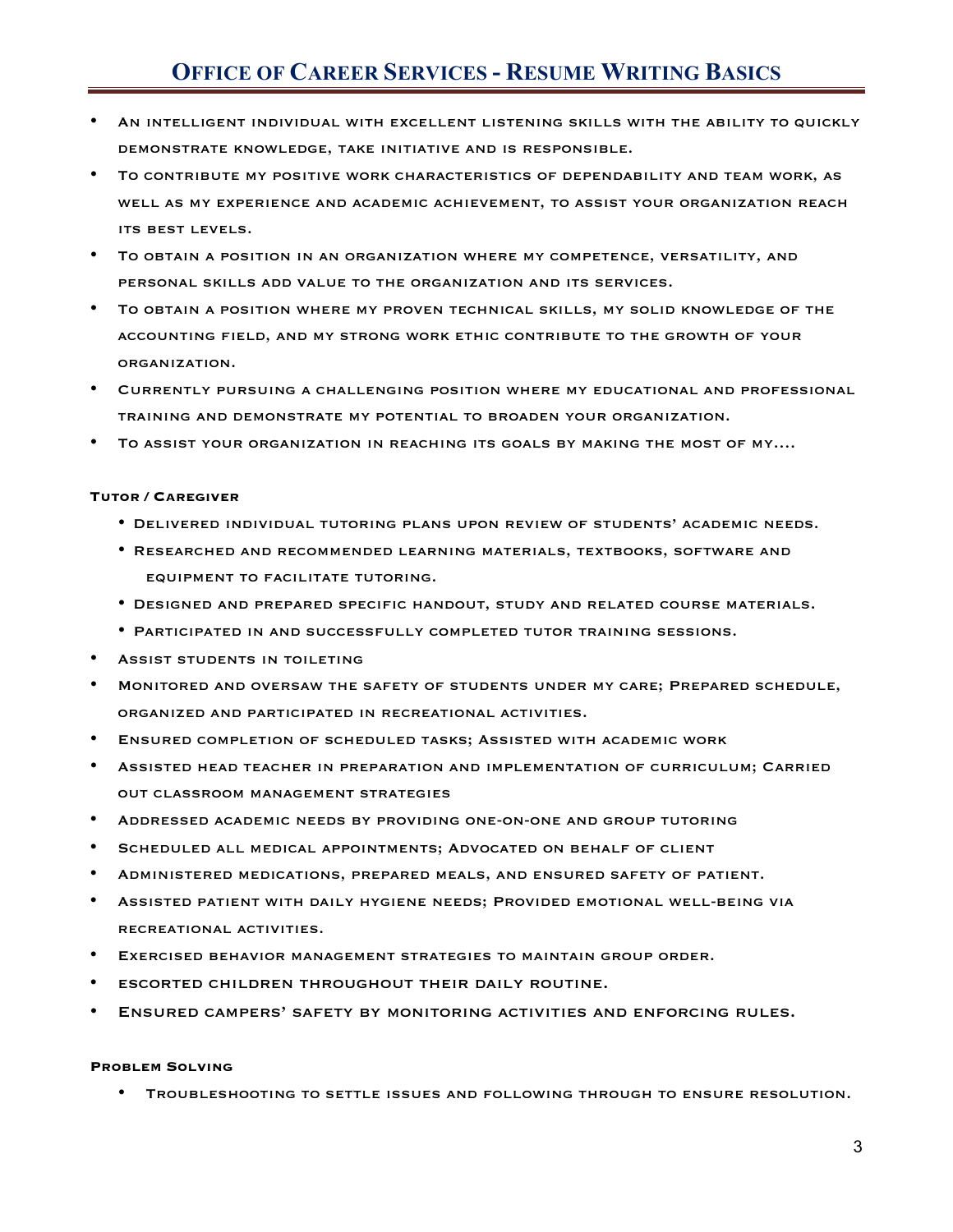- Formulate procedures for systematic retention, protection, retrieval, and transfer of client records
- Adopt an organized approach to problem solving including implementing solutions and analyzing results
- Exceptional capacity to multitask; while maintaining critical thinking skills essential to providing competent and dignified care.
- Designed and wired fluorescent and LED lighting schematic for interior and exterior of truck cargo bodies reducing erroneous orders and produced greater street visibility.
- Spearheaded the re-mapping of delivery routes resulting in a 10% decrease in annual fuel consumption and maintenance.
- Influenced business owners to place merchandise into more profitable window locations.

#### **CUSTOMER SERVICE**

- Interface with clients by providing extraordinary customer service
- Review and analyze highly confidential and sensitive elements that require the exercise of considerable tact and diplomacy.
- Eased frustration by providing support and encouragement
- Handled customer complaints with patience & sensitivity
- Worked with customers to ascertain and meet their requests.
- CALM AND TACTFUL UNDER PRESSURE

#### **SALES/RETAIL/FINANCIAL**

- Built a quota of sales through interpersonal and oral skills
- Manage cashiering activities in areas of purchasing, returns, and exchanges, and enforced store policies; Process credit card payments for customers.
- Handled all credit and cash transactions, as well as returns; Maintain and balance cash drawer.
- Meeting and exceeding sales and referral goals; Employed up-sell, cross-sell, switch-sell techniques.
- Employed consultative sales skills to ensure customer satisfaction.
- Answered customer queries regarding purchase options
- Interacted with vendors to ensure timely payments, and negotiated sales thus increasing company profits by 15%.
- Maintained attractive and safe shopping floor; Assisted with creation of holiday displays and promotions to ensure maximum revenue
- Demonstrated effective persuasive skills in retail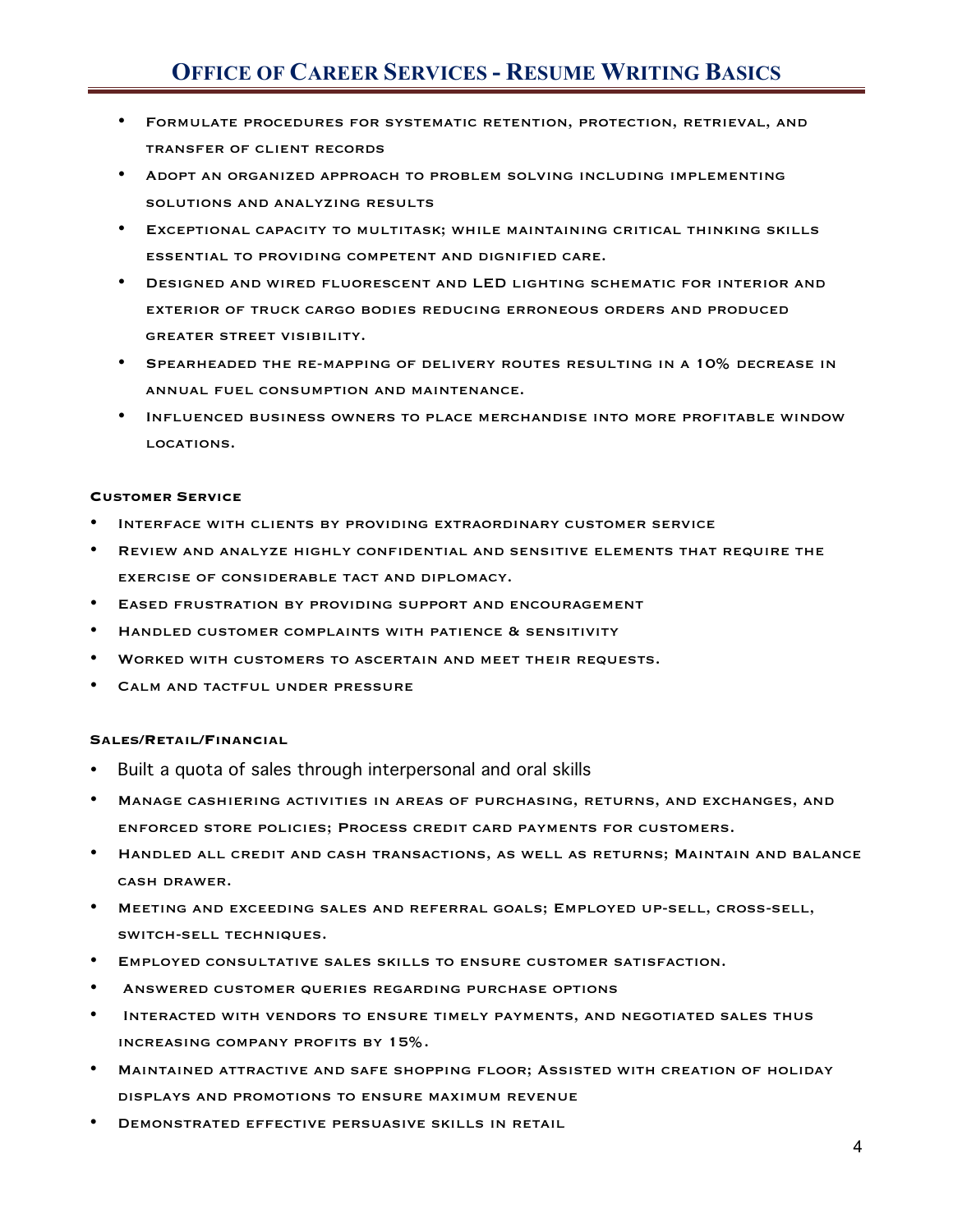- IN-STORE RESOURCE PERSONNEL
- Review production statistics and coordinate business meetings
- EXECUTED BUDGET FORECASTS AND CASH FLOW ANALYSES
- Assisted customers using a combination of product knowledge and a strong sales background.
- Answer/and refer financial questions
- Prepared financial statements for audit
- originators of growth strategies based on balanced development and focus on the core business.

#### **OFFICE**

- Handled office main phone lines: Routed calls, took messages, answered common questions.
- Ordered office supplies, oversaw shipments and deliveries; Facilitated the preparation of delivery documents
- Train and orient new representatives/staff/personnel/new and existing staff
- Handled both dial-in and dial-out phone contacts with tact and professionalism
- Opened, sorted, routed incoming mail, answered correspondence, and prepared outgoing mail
- Operated office machinery, such as photocopiers and scanners, fax machines, and voicemail systems
- Received, organized and sent documentation and correspondence to clients.

#### **MISCELLANEOUS**

- record of measurable achievement
- flexible to shifting priorities
- Conversant in Spanish and understands Portuguese
- MADE RECOMMENDATIONS FOR DISMISSAL
- Exceptionally organized and expedient in planning and scheduling
- Dedicated employee exhibiting long term commitment to work
- ABILITY TO MANAGE TIME EFFECTIVELY WHILE WORKING AT A PRODUCTIVE RATE.
- Utilize leadership, interpersonal and communication skills to attain and exceed the company's goal
- Interdepartmental coordination
- Congenial and enthusiastic contributor and supporter of team goals
- Ensure adherence to all requirements and regulations
- GOAL-DRIVEN MANAGEMENT STYLE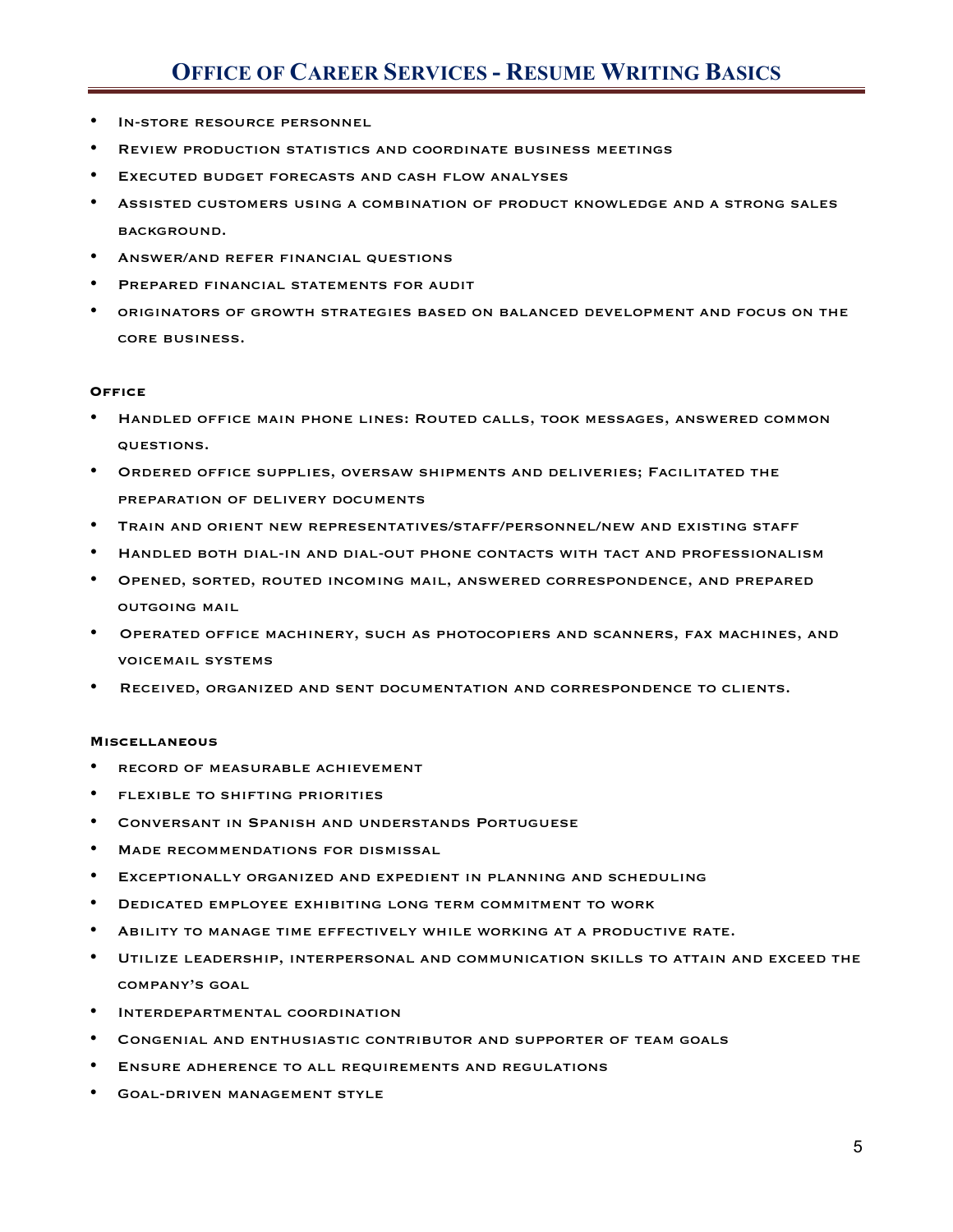- Professional Profile- One year of related work experience in combination with strong academic training and credentials in:
- influenced customers using statistical data.
- driving teamwork for results
- Implemented corrections to procedures, drafted wikis, set expectations
- Demonstrated an ability to work both independently and within the group to achieve project goals.

#### **TECHNICAL/COMPUTER**

- Types 45 WPM and excellent 10 key calculator skills
- PROFICIENT IN MS OFFICE SUITE: POWERPOINT/WORD/EXCEL/OUTLOOK/ACCESS/PUBLISHER
- Presentation software such as Microsoft Office PowerPoint
- DATA ENTRY UTILIZING A CUSTOM SOFTWARE PROGRAM
- BASIC COMPUTER HARDWARE ASSEMBLY AND COMPONENT/DEVICE REPLACEMENT
- Install and perform minor repairs to hardware, software, or peripheral equipment.
- **LEARN NEW SOFTWARE APPLICATIONS QUICKLY**
- Generate outgoing purchase orders for specific products; Process incoming purchase orders received via email, fax, and phone.
- Prepare spreadsheets, letters and other documents for potential and existing buyers.
- File and retrieve organizational documents, records, and reports.
- Internet search engines: Windows Explorer, Mozilla Firefox, etc.
- Good PC hardware, software and Windows Operating system troubleshooting skills
- Cleared back-log in manual/electronic records
- Enter commands and observe system functioning to verify correct operations and detect errors.
- Set up equipment for employee use, performing or ensuring proper installation of cables, operating systems, or appropriate software.
- (Effectively) understand features and benefits of…
- Complied with accuracy standards while maintaining high production rates
- PARTIALLY AUTOMATED THE PROCESS OF AUDITING MONTHLY SALES PROJECTIONS, WHICH saved time and created consistency in the reporting.
- Maintaining proper documentation to promote organization within the workspace.
- MICROSOFT WORD, EXCEL; INTERNET BROWSING SOFTWARE
- Actively managed helpdesk /call center technical support, exchanging knowledge of troubleshooting

techniques and boosting morale of team members.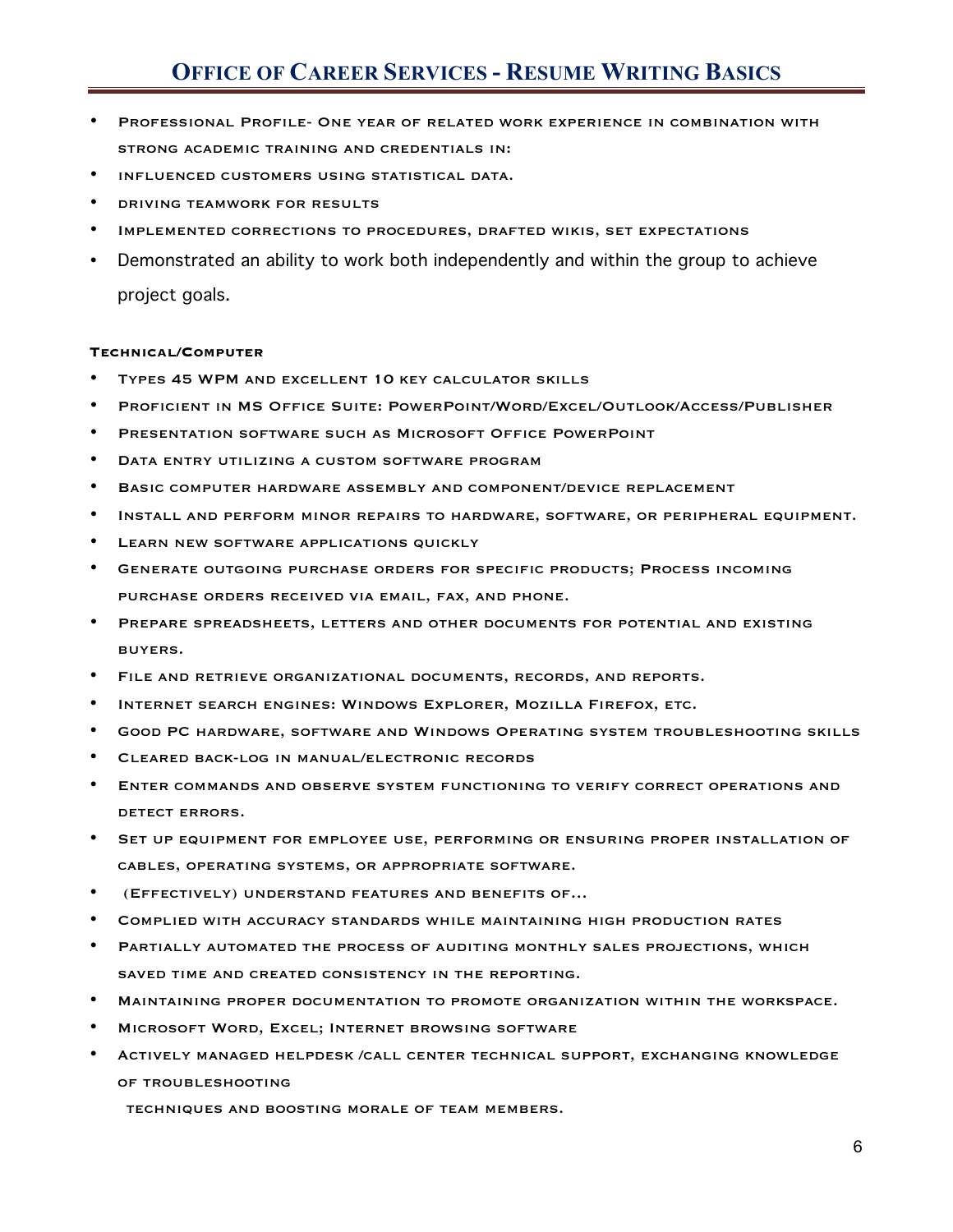# **OFFICE OF CAREER SERVICES - RESUME WRITING BASICS**

• Diagnosed and repaired problems independently or cooperatively with database engineers to resolve

pending matters.

- Provided end users technical expertise on offered products. Offered adaptive solutions to any network setup.
- Provided phone support diagnosis of connectivity issues.
- Fostered reliable backup strategies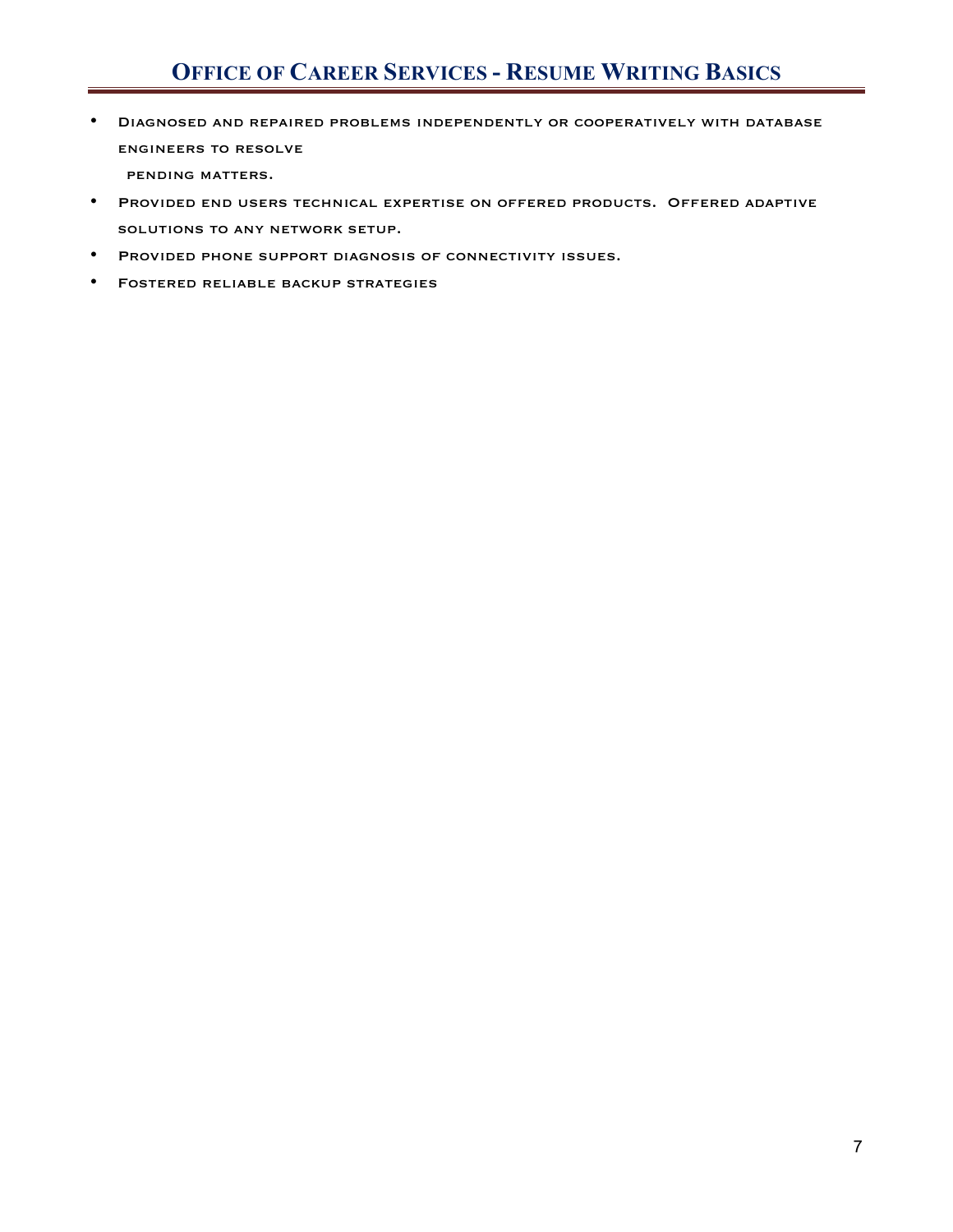# KENZIL JAMES 144 Farmers Blvd. Jamaica, NY 11434 917-900-9000 kenzi.james@yorkmail.cuny.edu

# **OBJECTIVE**

To secure a position where my academic training, my skills and my professional experience, can be used to assist your organization reach and maintain its highest goals.

# **EDUCATION & CERTIFICATION**

The City University of New York, CUNY, York College Jamaica, NY Master of Science in Occupational Therapy, May 2014 ACSM Certified Personal Trainer AFAA Certified Group Exercise Leader

# COMPLETED COURSEWORK

| <b>Essentials of Nutrition</b>                | Health and Fitness Program Management           |
|-----------------------------------------------|-------------------------------------------------|
| <b>Clinical Personal Training Orientation</b> | <b>Exercise Physiology</b>                      |
| Human Anatomy & Physiology                    | <b>Health Promotion and Education</b>           |
| Basic First Aid & CPR                         | Screenings and Fitness Evaluation               |
| Applied Anatomy Kinesiology                   | <b>Clinical Health Prescription and Fitness</b> |
| <b>Health and Fitness Clinical Work</b>       | <b>Health Prescriptions</b>                     |

# **SKILLS**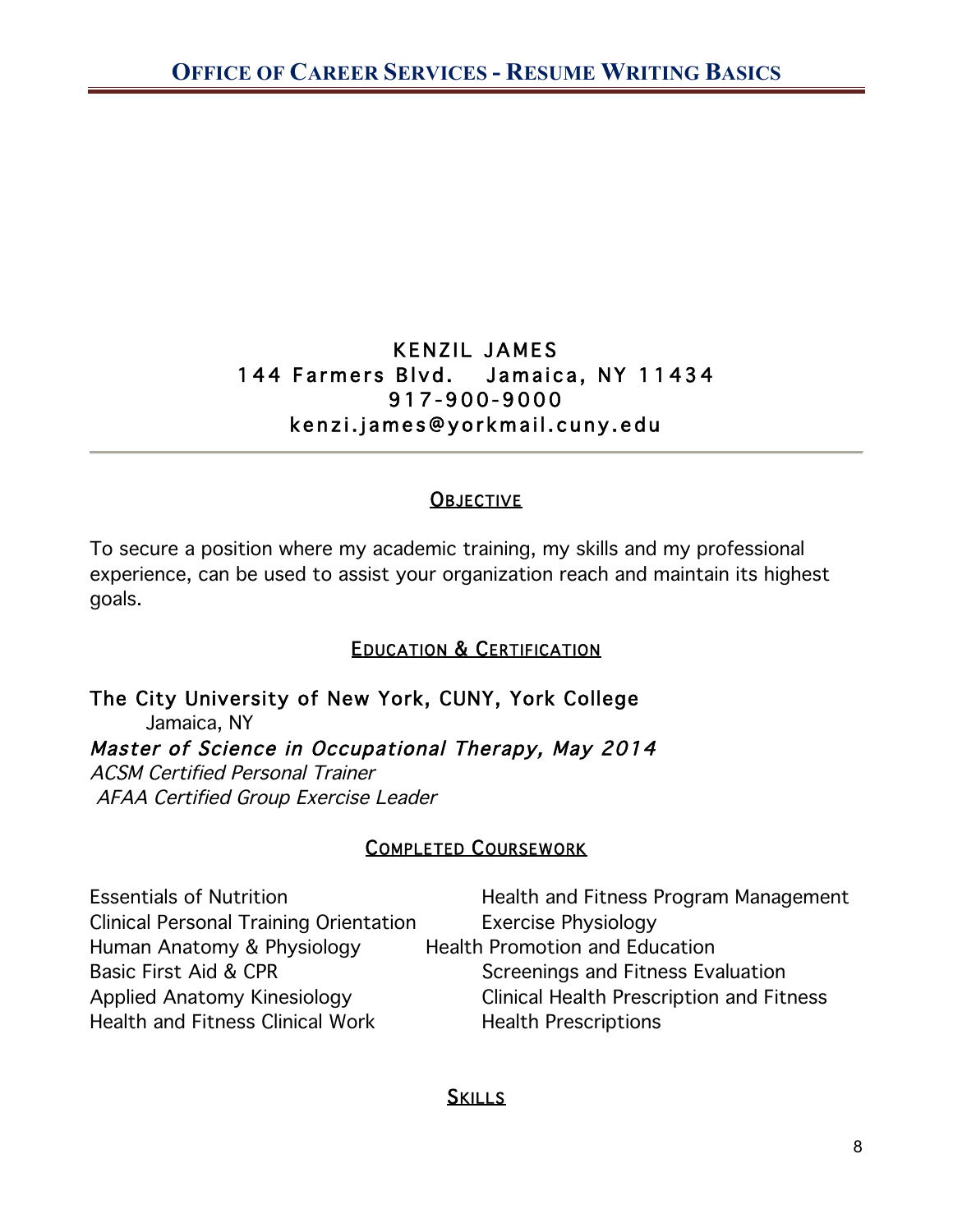# **OFFICE OF CAREER SERVICES - RESUME WRITING BASICS**

Fluent in French & Creole, knowledge of Spanish Computer: Microsoft Office: Word, Excel, Access and PowerPoint

## **EXPERIENCE**

Gourmet Boutique **Gourmet Boutique** And The Second Second Second Second Second Second Second Second Second Second Second Second Second Second Second Second Second Second Second Second Second Second Second Second Second Sec Kitchen Maintenance Worker 5/07-

present Train new staff members regarding cleaning and maintenance of work area and machinery.

Ensure proper working environment by correct treatment of work utensils. Hands-on contributor to a team of approximately 20 employees.

TC Shipping **Internal and Security Contract Contract Contract Contract Contract Contract Contract Contract Contract Contract Contract Contract Contract Contract Contract Contract Contract Contract Contract Contract Contrac** 

# Customer Service Representative

07/05-08/06

Answered inbound calls and took messages for management staff. Provided accurate shipping information to customers seeking overseas deliveries. Processed international shipments.

# Professional and personal references available upon request.

# BATSHEVA GARCIA

94 25 Pothole Street Ozone Park, NY 11416 718. 456.5052 Bats.garcia@yorkmail.cuny.edu

## **OBJECTIVE**

To employ my knowledge of art techniques, as well as my patience with children, and my passion for art, for the benefit of the students at your learning center.

## **SKILLS**

Art Techniques: Drawing in different mediums, Still Life, Expressive Painting; Use of watercolor, oils, acrylic; Colored pencils; Charcoal sketches; Sculptures; Illustrations

Computer: Microsoft Office: Word, PowerPoint; Adobe Photoshop

## **EDUCATION**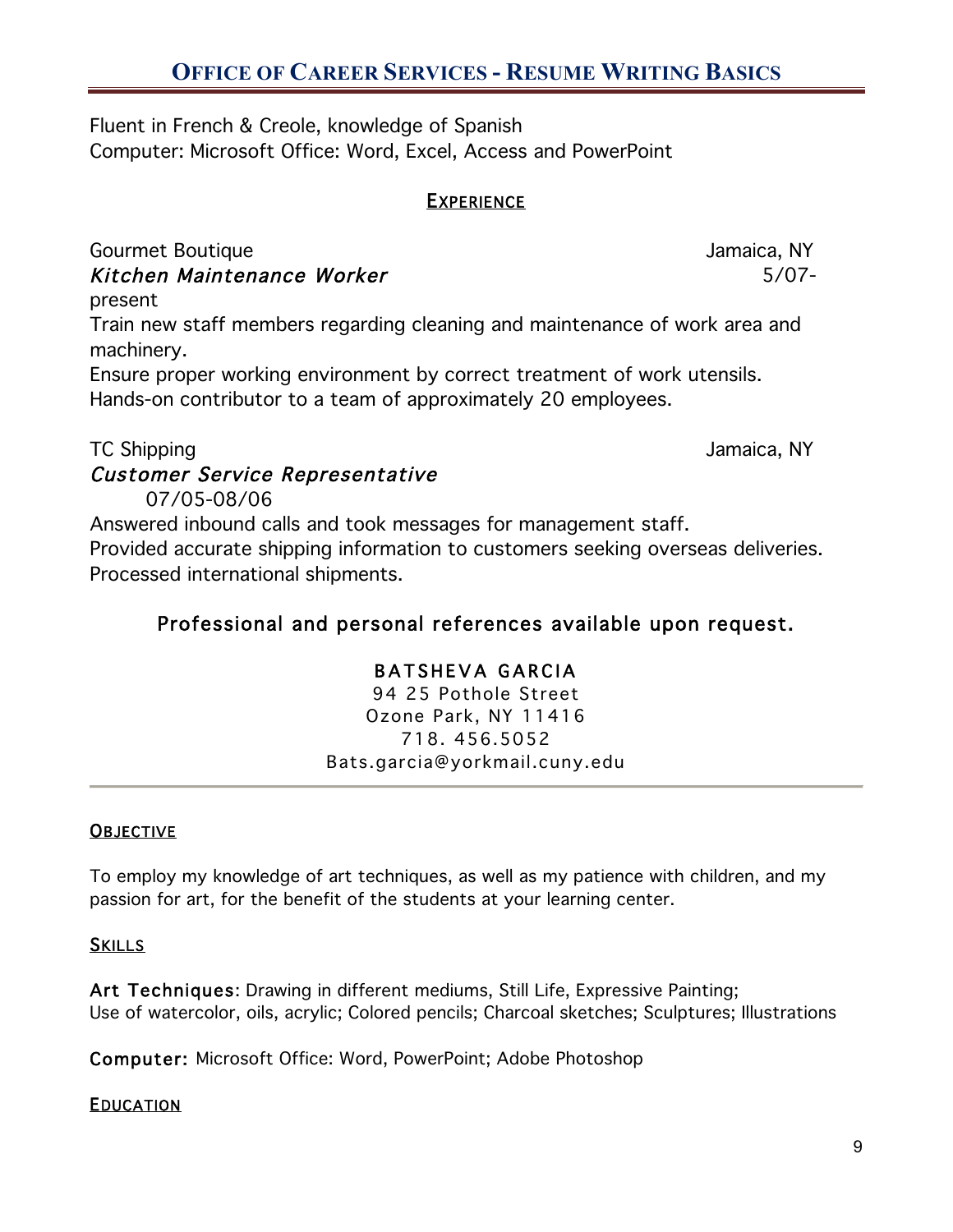York College- CUNY (City University of New York), Jamaica, NY Bachelor of Arts in Art Studio, May 2011

Major: Art Studio

- Minor: English
	- GPA: 3.5
	- Dean's List, 2007 2011

## RELATED COURSEWORK & EXHIBITION

- Drawing 1, Self Portrait, selected work, York College Student Gallery
- Graphic Design 1, Stop Global Warming (Activist Poster), selected work, York College Student Gallery
- Painting 1, Master Copy, featured work, York College Student Gallery
- Spring 2011, Painting 2, Self Portrait 3, selected item, York College Student Gallery
- Spring 2011, Painting 2, Self Portrait 4, selected work, York College Student **Gallery**

## VOLUNTEER

Eight Annual York College Science and Math Exposition, 2nd Annual Research Day

▪ Impressionism exhibit: Three landscapes, 16 x 20 oil on canvas.

## **REFERENCES**

References available upon request.

### **ENRICO JEAN-PIERRE**

143 East 14<sup>th</sup> Place, Jamaica, NY 11451  $(347)$  457- 9007 • ejpierre@yorkmail.cuny.edu

### **SUMMARY OF QUALIFICATIONS**

A position that requires excellent communication skills, analytical, teamwork and technical skills as well as a strong work ethic, and strategic planning. Internship/entry level positions in the area of accounting, finance, management, human resources, or sales/marketing are welcome.

### **EDUCATION**

*York College, The City University of New York, Jamaica, NY*  Bachelor of Science in Accounting, May 2012.